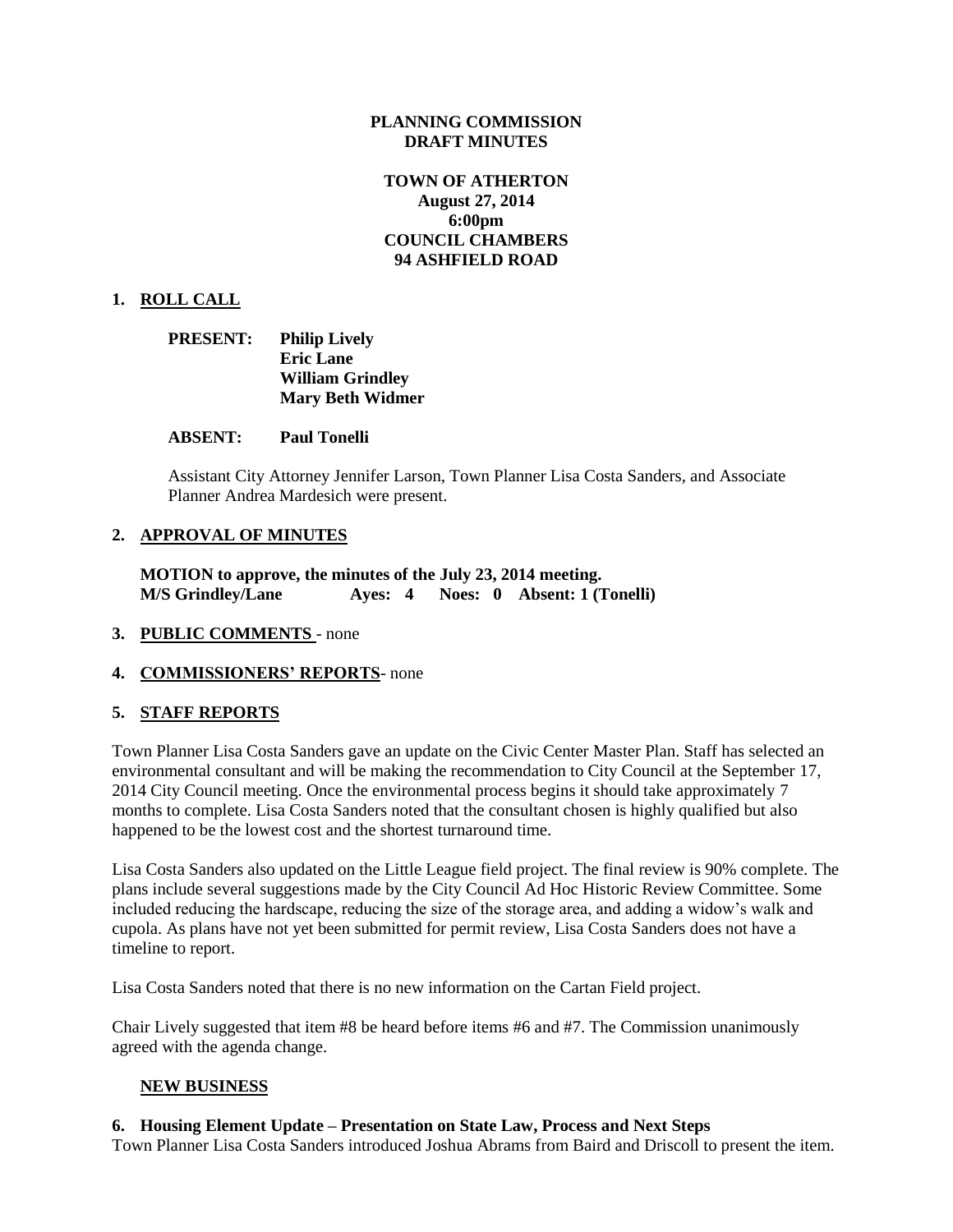Joshua Abrams gave a general overview of the Housing Element process and more specifically the process in Atherton.

Commissioner Lane requested clarification of the Housing Element submittal timeline.

Joshua Abrams provided more information at the Commission's request about the 9% of people in Atherton who are considered low income.

Chair Lively asked about the impact of adopting the Density Bonus in fast-tracking the approval of the Housing Element. Joshua Abrams answered that the Town has met all of the requirements to qualify for the fast track process.

Joshua Abrams gave an update on the recent Housing Element process in Hillsborough as it is similar to what Atherton might expect.

**7. Next Meeting: Staff recommends the Planning Commission schedule a Special Meeting on September 16, 2014 at 6:00pm to conduct the Public Hearing on the Draft Housing Element Update.**

**MOTION to schedule a special meeting of the Planning Commission on Tuesday, September 16, 2014 AT 6:00 P.M. for a Draft Housing Element Update.**

**M/S Grindley/Lane Ayes: 4 Noes: 0 Absent: 1 (Tonelli)**

# **PUBLIC HEARING**

**8. Lot Line Redesignation – 368 Selby Lane (070-022-380) – Lot Line Redesignation to designate the west property lines as the front property line. Atherton Municipal Code Chapter 17.20**

Associate Planner Andrea Mardesich presented the item.

Commissioner Grindley asked if the Town Arborist saw the tree before or after the limb failed. Andrea Mardesich answered that Town Arborist Kevin Kielty visited the site after the limb failed.

## OPEN PUBLIC COMMENT

Jude Kirik with Pacific Peninsula Group addressed the Commission spoke on behalf of the property owners in support of the project.

## CLOSED PUBLIC COMMENT

**MOTION to approve the Lot Line Redesignation to designate the west property line as the front property line at 368 Selby Lane subject to the conditions in the draft Lot Line Redesignation Certificate and based on the findings and for the reasons incorporated in the staff report.**

| <b>M/S Grindley/Widmer</b> | Ayes: 4 | Noes: 0 | <b>Absent: 1 (Tonelli)</b> |
|----------------------------|---------|---------|----------------------------|
|----------------------------|---------|---------|----------------------------|

*Findings:*

*1. The proposed redesignation will not be detrimental or injurious to persons, property or improvement in the vicinity and will not be detrimental to the public health, peace, safety, comfort, or general welfare or movement of vehicles, people and goods in and around the subject property.*